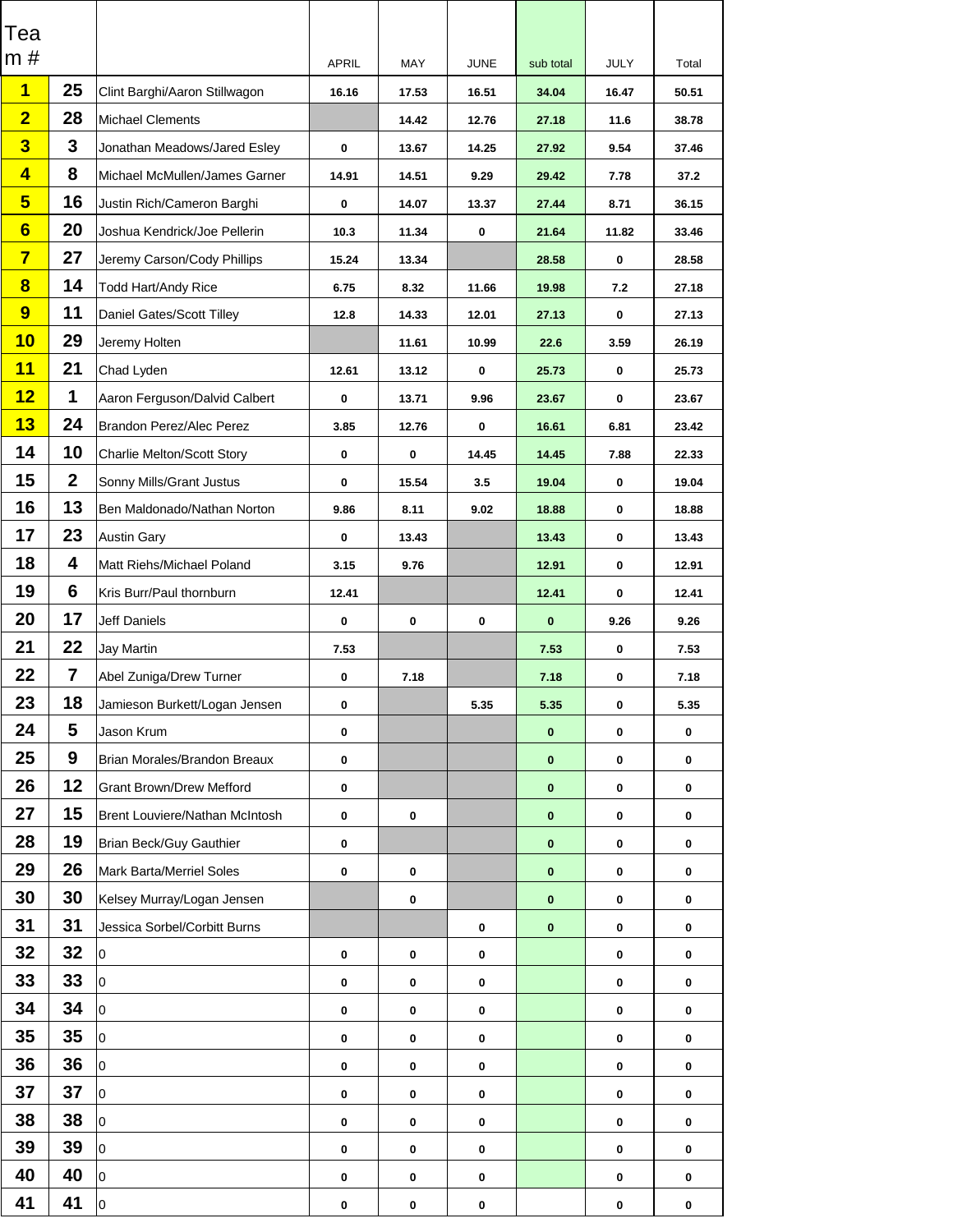| 42 | 42 | $\vert$ 0       | $\mathbf 0$      | $\boldsymbol{0}$ | $\boldsymbol{0}$ | $\mathbf 0$ | $\mathbf 0$      |
|----|----|-----------------|------------------|------------------|------------------|-------------|------------------|
| 43 | 43 | 0               | $\boldsymbol{0}$ | $\boldsymbol{0}$ | $\mathbf 0$      | $\mathbf 0$ | $\mathbf 0$      |
| 44 | 44 | $ 0\rangle$     | $\mathbf 0$      | $\mathbf 0$      | $\pmb{0}$        | $\mathbf 0$ | $\mathbf 0$      |
| 45 | 45 | $\vert 0 \vert$ | $\boldsymbol{0}$ | $\pmb{0}$        | $\mathbf 0$      | $\mathbf 0$ | $\mathbf 0$      |
| 46 | 46 | 0               | $\boldsymbol{0}$ | $\pmb{0}$        | $\pmb{0}$        | $\mathbf 0$ | $\mathbf 0$      |
| 47 | 47 | $ 0\rangle$     | $\boldsymbol{0}$ | $\boldsymbol{0}$ | $\mathbf 0$      | $\mathbf 0$ | $\mathbf 0$      |
| 48 | 48 | $ 0\rangle$     | $\boldsymbol{0}$ | $\mathbf 0$      | $\mathbf 0$      | $\mathbf 0$ | $\mathbf 0$      |
| 49 | 49 | 0               | $\mathbf 0$      | $\boldsymbol{0}$ | $\boldsymbol{0}$ | $\mathbf 0$ | $\mathbf 0$      |
| 50 | 50 | 0               | $\boldsymbol{0}$ | $\boldsymbol{0}$ | $\pmb{0}$        | $\mathbf 0$ | $\mathbf 0$      |
| 51 | 51 | 0               | $\boldsymbol{0}$ | $\boldsymbol{0}$ | $\pmb{0}$        | $\mathbf 0$ | $\mathbf 0$      |
| 52 | 52 | $\vert 0 \vert$ | $\boldsymbol{0}$ | $\mathbf 0$      | $\mathbf 0$      | $\mathbf 0$ | $\mathbf 0$      |
| 53 | 53 | 0               | $\boldsymbol{0}$ | $\pmb{0}$        | $\mathbf 0$      | $\mathbf 0$ | $\mathbf 0$      |
| 54 | 54 | 0               | $\boldsymbol{0}$ | $\boldsymbol{0}$ | $\pmb{0}$        | $\mathbf 0$ | $\boldsymbol{0}$ |
| 55 | 55 | 0               | $\boldsymbol{0}$ | $\mathbf 0$      | $\pmb{0}$        | $\mathbf 0$ | $\mathbf 0$      |
| 56 | 56 | 0               | $\boldsymbol{0}$ | $\boldsymbol{0}$ | $\mathbf 0$      | $\mathbf 0$ | $\mathbf 0$      |
| 57 | 57 | $ 0\rangle$     | $\boldsymbol{0}$ | $\pmb{0}$        | $\pmb{0}$        | $\mathbf 0$ | $\mathbf 0$      |
| 58 | 58 | $ 0\rangle$     | $\boldsymbol{0}$ | $\boldsymbol{0}$ | $\mathbf 0$      | $\mathbf 0$ | $\mathbf 0$      |
| 59 | 59 | $ 0\rangle$     | $\boldsymbol{0}$ | $\mathbf 0$      | $\pmb{0}$        | $\mathbf 0$ | $\mathbf 0$      |
| 60 | 60 | $ 0\rangle$     | $\boldsymbol{0}$ | $\pmb{0}$        | $\mathbf 0$      | $\mathbf 0$ | $\mathbf 0$      |
| 61 | 61 | 0               | $\boldsymbol{0}$ | $\boldsymbol{0}$ | $\mathbf 0$      | $\mathbf 0$ | $\mathbf 0$      |
| 62 | 62 | 0               | $\boldsymbol{0}$ | $\boldsymbol{0}$ | $\pmb{0}$        | $\mathbf 0$ | $\mathbf 0$      |
| 63 | 63 | $\vert 0 \vert$ | $\boldsymbol{0}$ | $\pmb{0}$        | $\pmb{0}$        | $\mathbf 0$ | $\mathbf 0$      |
| 64 | 64 | 0               | $\boldsymbol{0}$ | $\pmb{0}$        | $\boldsymbol{0}$ | $\mathbf 0$ | $\mathbf 0$      |
| 65 | 65 | 0               | $\boldsymbol{0}$ | $\boldsymbol{0}$ | $\mathbf 0$      | $\mathbf 0$ | $\mathbf 0$      |
| 66 | 66 | 0               | $\boldsymbol{0}$ | $\mathbf 0$      | $\boldsymbol{0}$ | $\mathbf 0$ | $\mathbf 0$      |
| 67 | 67 | 0               | $\boldsymbol{0}$ | $\pmb{0}$        | $\mathbf 0$      | $\mathbf 0$ | $\mathbf 0$      |
| 68 | 68 | 0               | $\mathbf 0$      | $\pmb{0}$        | $\mathbf 0$      | $\mathbf 0$ | $\mathbf 0$      |
| 69 | 69 | $ 0\rangle$     | $\boldsymbol{0}$ | $\boldsymbol{0}$ | $\mathbf 0$      | $\mathbf 0$ | $\mathbf 0$      |
| 70 | 70 |                 | $\boldsymbol{0}$ | $\mathbf 0$      | $\pmb{0}$        | $\mathbf 0$ | $\mathbf 0$      |
| 71 | 71 |                 | $\mathbf 0$      | $\mathbf 0$      | $\mathbf 0$      | $\mathbf 0$ | $\mathbf 0$      |
| 72 | 72 |                 | $\mathbf 0$      | $\boldsymbol{0}$ | $\mathbf 0$      | $\mathbf 0$ | $\mathbf 0$      |
| 73 | 73 |                 | $\boldsymbol{0}$ | $\boldsymbol{0}$ | $\mathbf 0$      | $\mathbf 0$ | $\mathbf 0$      |
| 74 | 74 |                 | $\boldsymbol{0}$ | $\pmb{0}$        | $\pmb{0}$        | $\mathbf 0$ | $\mathbf 0$      |
| 75 | 75 |                 | $\boldsymbol{0}$ | $\pmb{0}$        | $\mathbf 0$      | $\mathbf 0$ | $\mathbf 0$      |
| 76 | 76 |                 | $\boldsymbol{0}$ | $\mathbf 0$      | $\mathbf 0$      | $\mathbf 0$ | $\mathbf 0$      |
| 77 | 77 |                 | $\mathbf 0$      | $\mathbf 0$      | $\mathbf 0$      | $\mathbf 0$ | $\mathbf 0$      |
| 78 | 78 | $ 0\rangle$     | $\mathbf 0$      | $\mathbf 0$      | $\mathbf 0$      | $\mathbf 0$ | $\mathbf 0$      |
| 79 | 79 | 0               | $\mathbf 0$      | $\mathbf 0$      | $\mathbf 0$      | $\mathbf 0$ | $\mathbf 0$      |
| 80 | 80 | 0               | $\boldsymbol{0}$ | $\mathbf 0$      | $\mathbf 0$      | $\mathbf 0$ | $\mathbf 0$      |
| 81 | 70 | $\vert$ 0       | $\boldsymbol{0}$ | $\mathbf 0$      | $\pmb{0}$        | $\mathbf 0$ | $\mathbf 0$      |
| 82 | 71 | $ 0\rangle$     | $\boldsymbol{0}$ | $\mathbf 0$      | $\boldsymbol{0}$ | $\mathbf 0$ | $\mathbf 0$      |
| 83 | 72 | 0               | $\boldsymbol{0}$ | $\boldsymbol{0}$ | $\pmb{0}$        | $\mathbf 0$ | $\mathbf 0$      |
| 84 | 73 | $ 0\rangle$     | $\boldsymbol{0}$ | $\boldsymbol{0}$ | $\pmb{0}$        | $\mathbf 0$ | $\boldsymbol{0}$ |
| 85 | 74 | $ 0\rangle$     | $\boldsymbol{0}$ | $\pmb{0}$        | $\boldsymbol{0}$ | $\mathbf 0$ | $\mathbf 0$      |